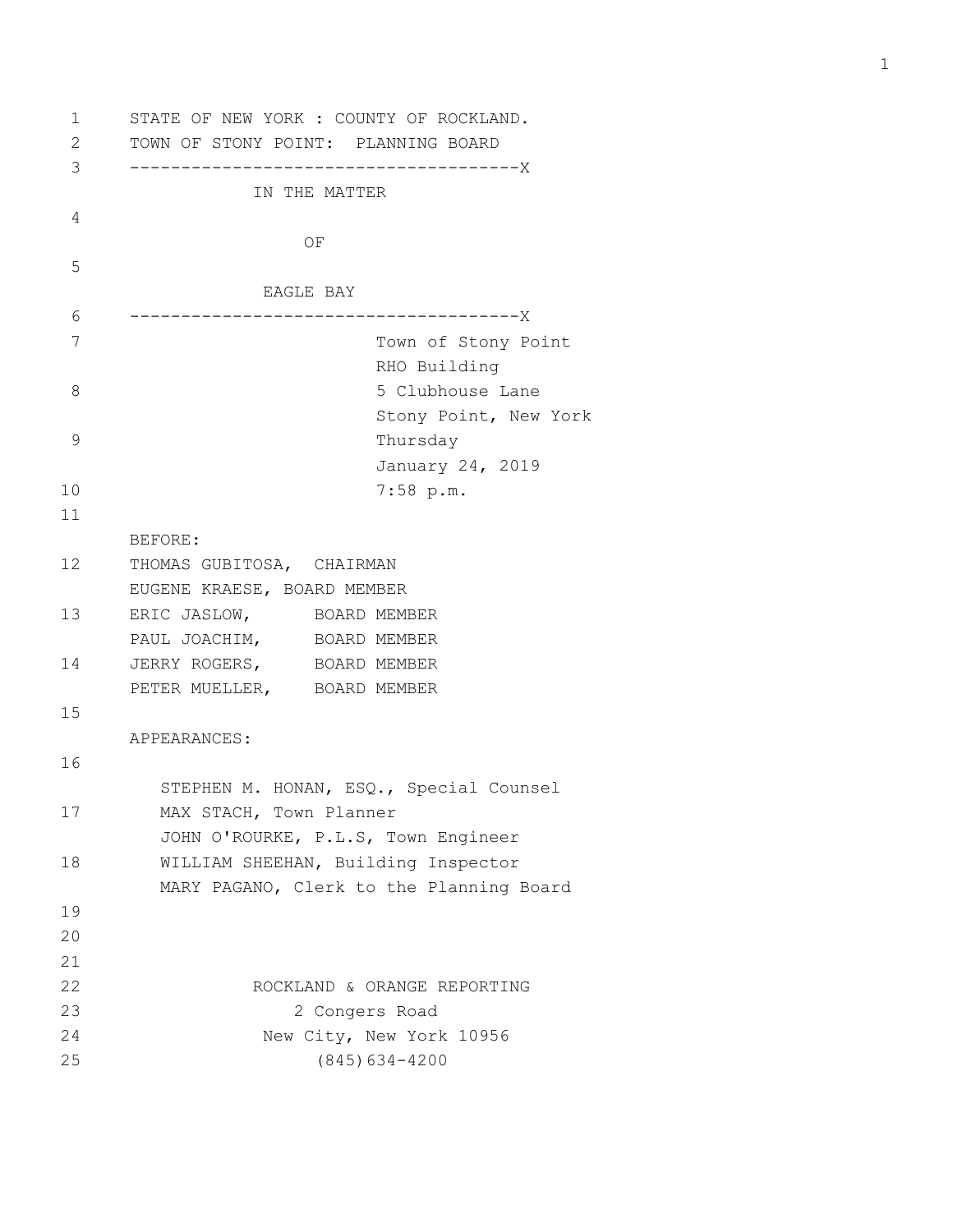|  |  | . . |  |
|--|--|-----|--|

| $\overline{2}$ | CHAIRMAN GUBITOSA: All right. Next          |
|----------------|---------------------------------------------|
| 3              | item on the agenda is Eagle Bay and is this |
| 4              | just a review. And for those people who are |
| 5              | new to the Planning Board meetings the next |
| 6              | three applications are just for review so   |
| 7              | there's no public input at this time, this  |
| 8              | is just us reviewing the application. All   |
| 9              | right. Dave, this is Eagle Bay.             |
| 10             | MR. ZIGLER: Basically at the last           |
| 11             | meeting we reviewed how we're going to do   |
| 12             | the treatment along the river bank. Shay    |
| 13             | was here and explained how were going to do |
| 14             | the rip rap along the shoreline. The second |
| 15             | discussion so that we can move on with the  |
| 16             | site plan had to do with the landscaping    |
| 17             | and the islands. There was quite a          |
| 18             | discussion on landscaping because of the    |
| 19             | intention of building these is to see the   |
| 20             | river so having a forest in parking lot     |
| 21             | would not allow people who are along the    |
| 22             | side to look out on the river. So there was |
| 23             | a discussion on how we could break the      |
| 24             | parking lot up. Our normal plan that you    |
| 25             | had been looking at really was just of the  |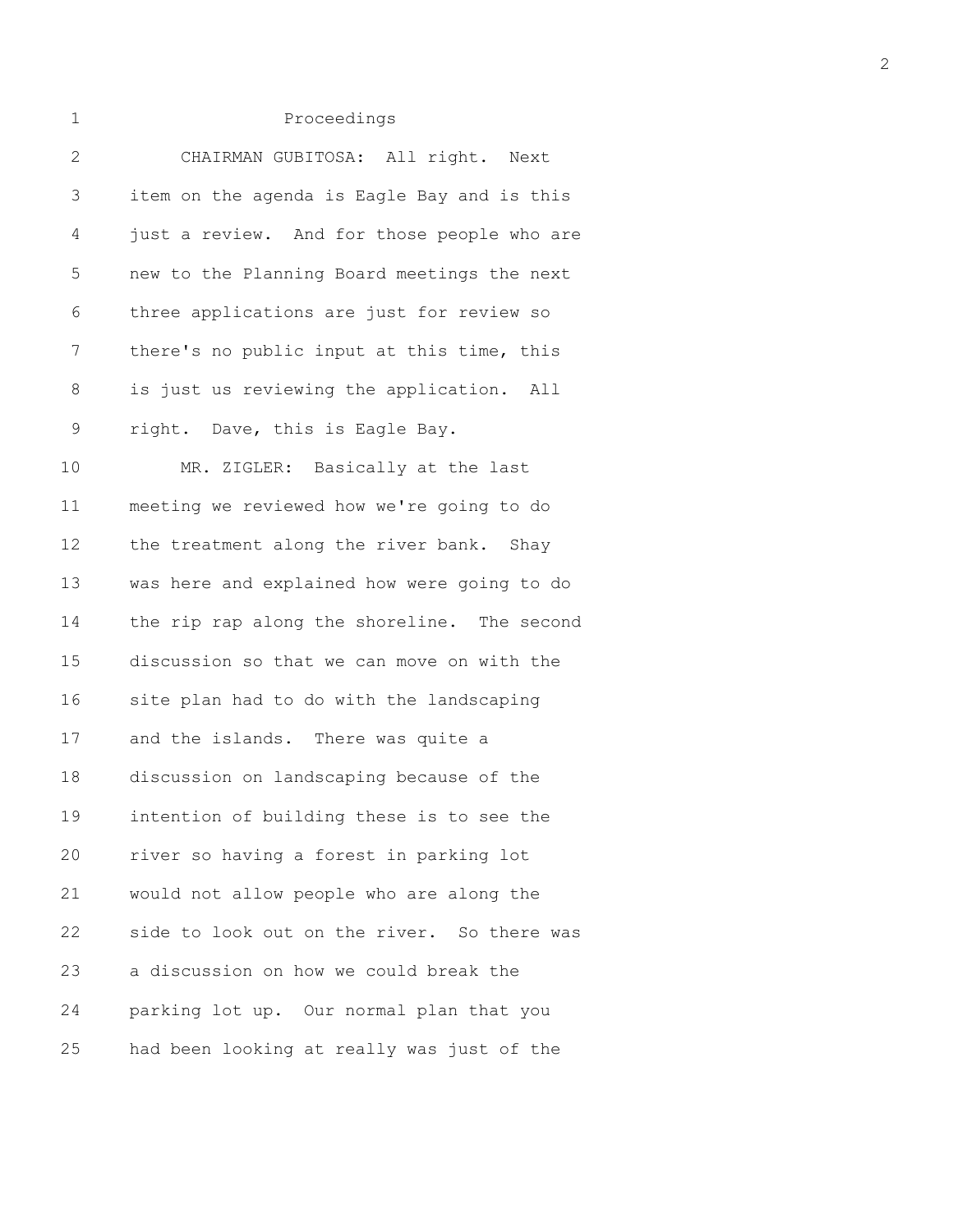| 2           | rows of parking so the applicant hired a     |
|-------------|----------------------------------------------|
| 3           | landscaping architect, Dan Sherman, he's     |
| 4           | here tonight, but the green blotches that    |
| 5           | you see on this map are what we're proposing |
| 6           | to be landscaped areas. It's a little bit    |
| 7           | of a change from the last one you seen, but  |
| 8           | I'll start right here along the river that   |
| $\mathsf 9$ | is now rip rap so we'll have rip rap coming  |
| 10          | up to the edge of the emergency access. The  |
| 11          | emergency access now can be brought along    |
| 12          | the rip rap because it's not up against the  |
| 13          | bulkhead. It allows more landscaping area    |
| 14          | between the emergency access and the pathway |
| 15          | and the buildings as you can see in this     |
| 16          | area right here (indicating.) There also     |
| 17          | was the intention of not having a driveway   |
| 18          | through a parking lot. And in our original   |
| 19          | plans we had parking all along the edge of   |
| 20          | this railroad. We've broken that up now,     |
| 21          | and as you come in we're having areas of     |
| 22          | landscaping so there will be more of tunnel  |
| 23          | effect with landscaping on both sides of the |
| 24          | t road and then landscaping on the left in   |
| 25          | long islands, long skinny islands. We also   |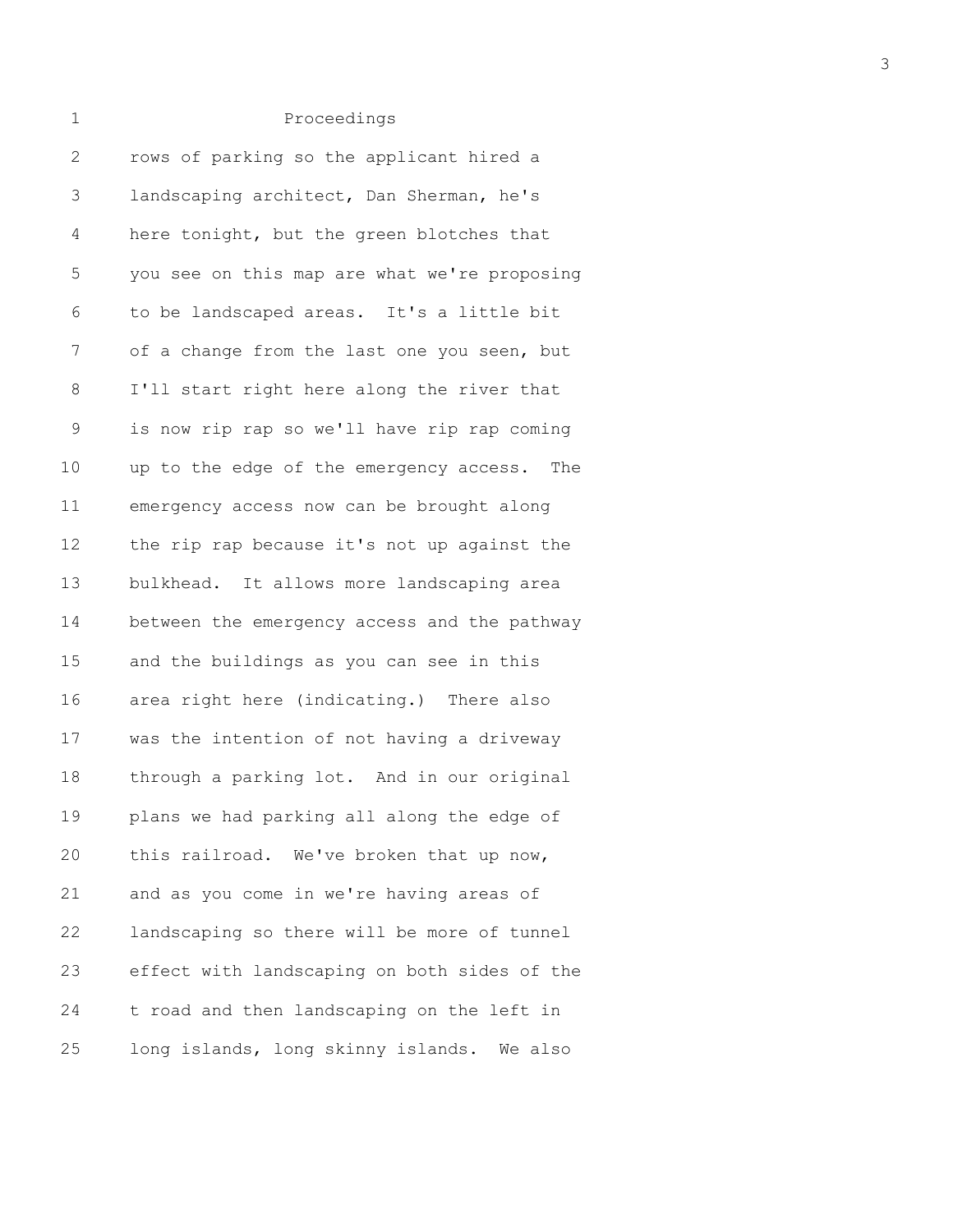| $\mathbf{2}$ | put as you see a series of larger islands in |
|--------------|----------------------------------------------|
| 3            | between the front doors. This is the front   |
| 4            | door of building one and the front door of   |
| 5            | building two. So if you walk out the front   |
| 6            | door you would look straight across through  |
| 7            | the island with the sidewalk there into door |
| 8            | number two and actually this whole area now  |
| 9            | would be landscaped. You would be looking    |
| 10           | at into the parking lots and there'd be no   |
| 11           | cars there. We did the same thing with       |
| 12           | three and four. That's the front of four     |
| 13           | and that's the front of three. So as you     |
| 14           | walk out the front door, you would look      |
| 15           | through and you would see the sidewalk going |
| 16           | through this landscaped area.                |
| 17           | In between two and three we created a        |
| 18           | wide island for landscaping between the      |
| 19           | If cars pull into the curb they're<br>cars.  |
| 20           | laying over the curb by about two-foot so    |
| 21           | this island is much wider so we can get      |
| 22           | trees planted in there. We also created      |
| 23           | pots, there's gonna be parking lot pots for  |
| 24           | trees in between the parking spaces right    |
| 25           | here (indicating) so you would trees in the  |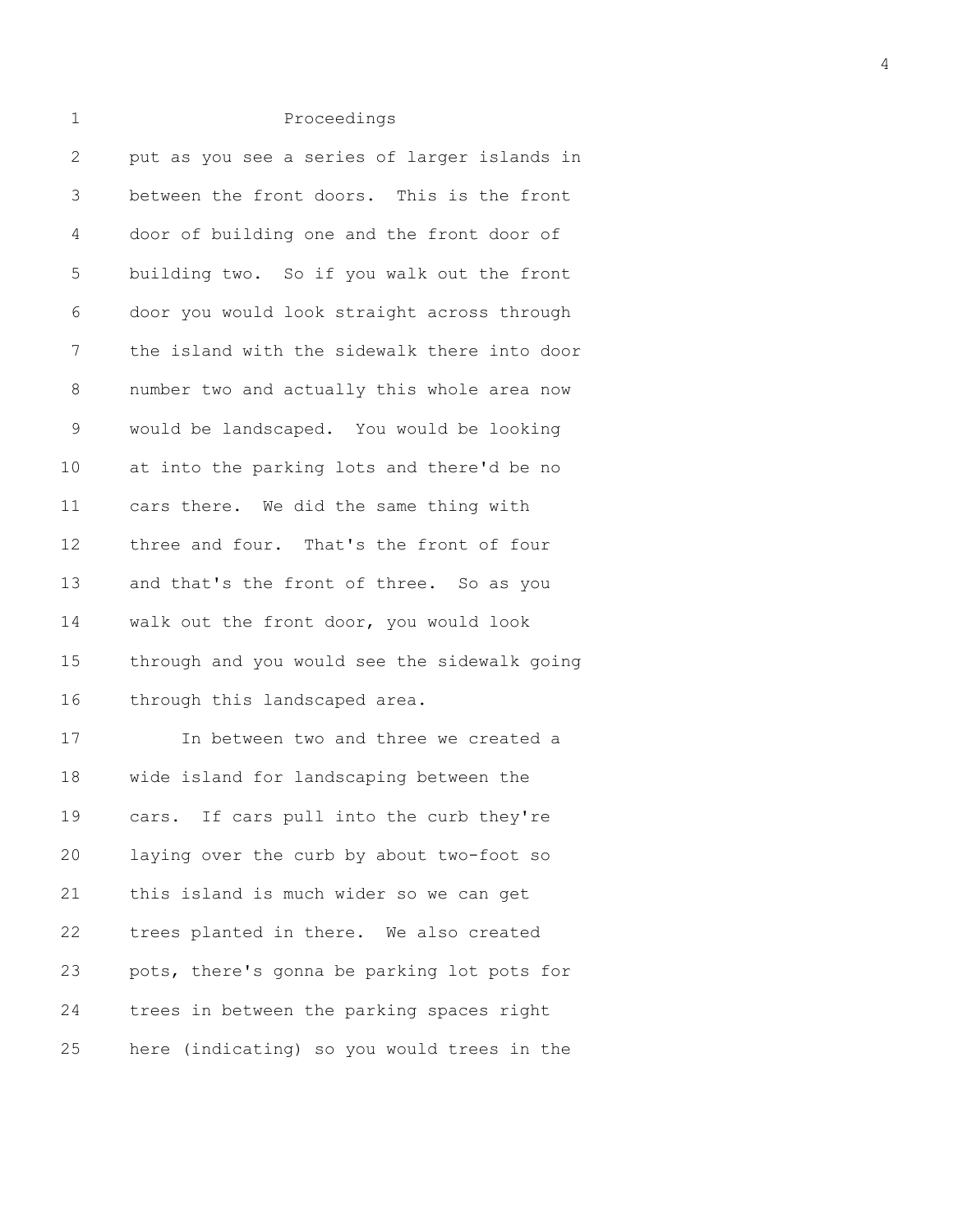| 1           | Proceedings                                  |
|-------------|----------------------------------------------|
| 2           | islands and you would have smaller trees     |
| 3           | here, and the trees we're talking about      |
| 4           | Dan's going to explain that to you. So what  |
| 5           | we've done is we've created a lot of         |
| 6           | bordering landscaping.                       |
| 7           | One of the things that changed in this       |
| 8           | plan was the reduction to 264 units. And     |
| $\mathsf 9$ | the 264 with the units also reduces the      |
| 10          | amount of commercial use. The commercial     |
| 11          | use is 50 square foot per unit. So right     |
| 12          | now we need 611 parking spaces to meet code  |
| 13          | -- that's -- I'm telling the truth. That's   |
| 14          | basically well over 150 less than what we've |
| 15          | showed on the original plan. We had over     |
| 16          | 700 parking spaces. So what we were able to  |
| 17          | do is take out some of these parking spaces  |
| 18          | and we also put these in reserve so they can |
| 19          | be built if they're needed. So right now we  |
| 20          | have over 660 parking spaces on this plan    |
| 21          | and we're required to have 611 and that's    |
| 22          | usable for commercial hall, the marina use   |
| 23          | and the units. And sometimes you can have    |
| 24          | parking spaces that are not viable for the   |
| 25          | use and I just want to tell you that this    |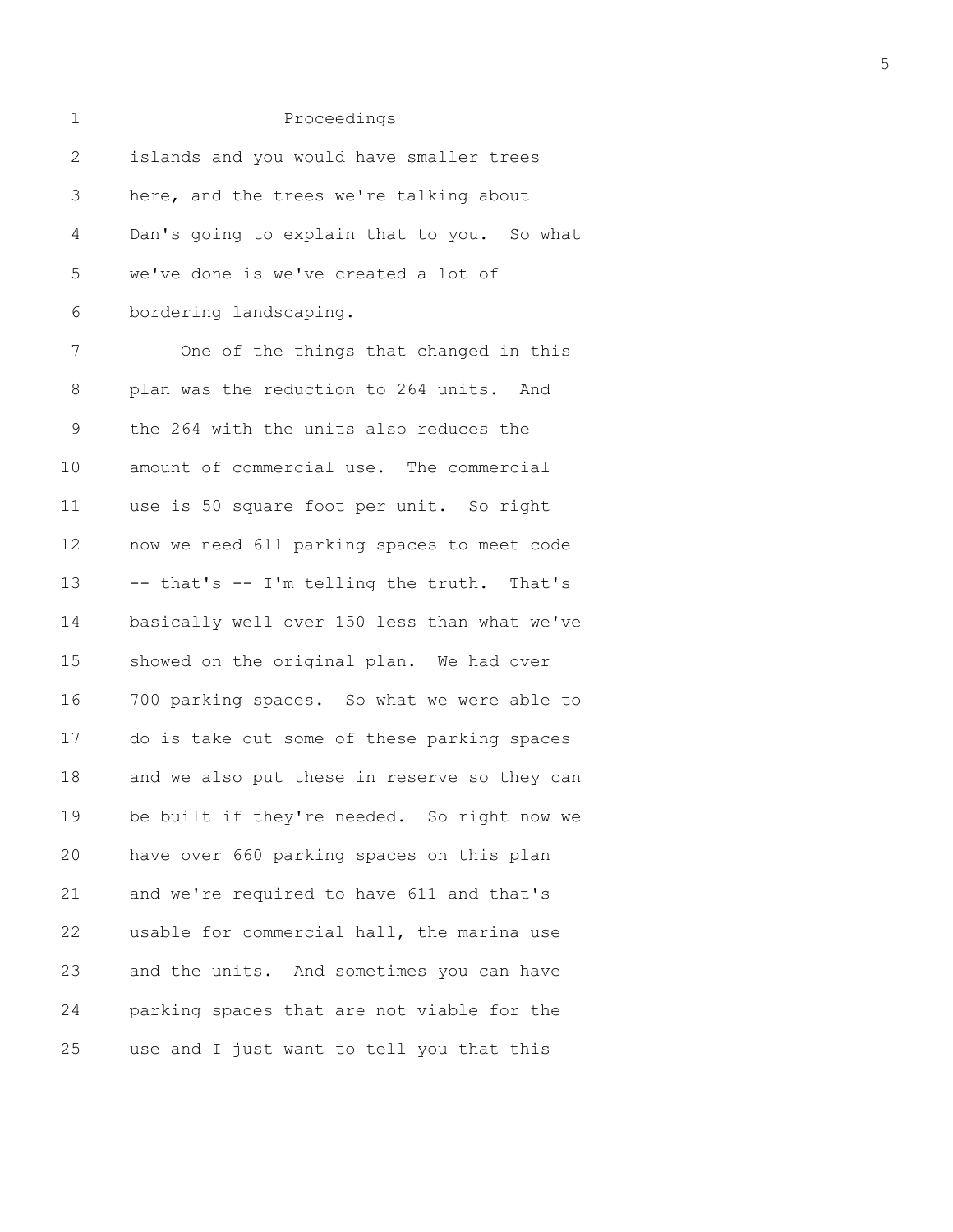| $\overline{2}$ | unit right here -- this building one has     |
|----------------|----------------------------------------------|
| 3              | 52 units in it, we have 30 parking spaces    |
| 4              | right here and we have 35 parking spaces     |
| 5              | here (indicating) that's over 70 parking     |
| 6              | spaces -- 60 spaces for 52 units, not        |
| 7              | counting these. I hear in building number    |
| 8              | two we have 69 units, we have 35 parking     |
| $\mathsf 9$    | spaces here, we have 59 here so what we're   |
| 10             | doing is on both sides of the building you   |
| 11             | have more parking spaces than you have       |
| 12             | units. We have alternate parking spaces up   |
| 13             | at the ends of the building which isn't any  |
| 14             | further than from the center here and        |
| 15             | remember I did not count the center in this  |
| 16             | parking. And it's the same way we have here  |
| 17             | well over one and a half parking spaces      |
| 18             | directly in front or in back of the building |
| 19             | for the amount of units in it and not        |
| 20             | counting this center section we've done the  |
| 21             | same thing here to the front and back.<br>So |
| 22             | the extra spaces would be in between the     |
| 23             | third layers and along the right-of-way.     |
| 24             | So Dan has created some typical              |
| 25             | landscaping islands and if this makes -- if  |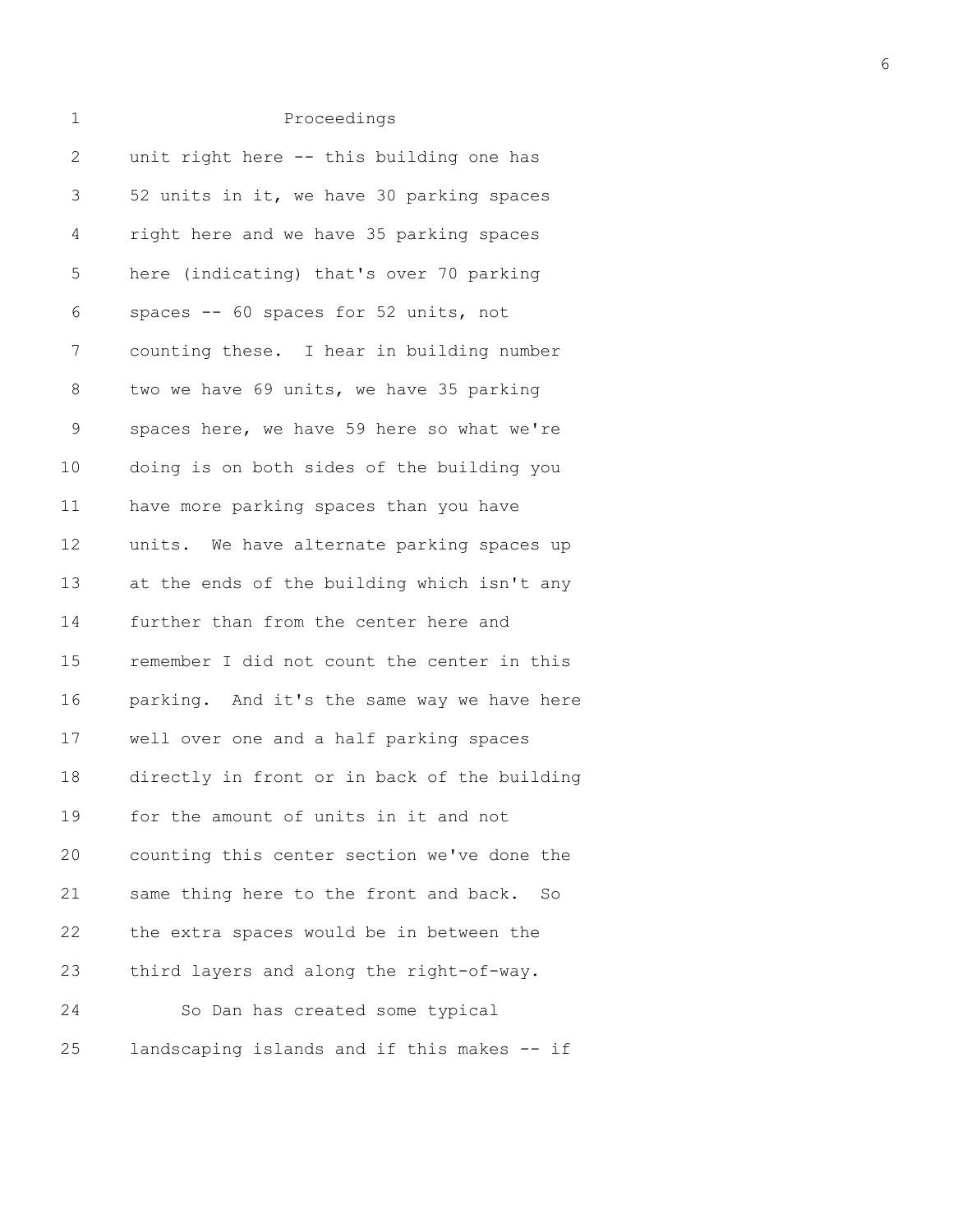| 1            | Proceedings                                  |
|--------------|----------------------------------------------|
| $\mathbf{2}$ | this is in the idea of what the Board thinks |
| 3            | is a good plan than we can finish the plan   |
| 4            | because the because the islands and the      |
| 5            | river created the grading for the site and I |
| 6            | say that because this is gonna be set at     |
| 7            | seven and these parking areas are gonna be   |
| $8\,$        | set somewhere between ten and a half to      |
| $\mathsf 9$  | eleven up into twelve, twelve and a half     |
| 10           | here in elevation. So if we have an island   |
| 11           | here we have to either change the grading,   |
| 12           | and if it changes the grading it changes the |
| 13           | whole area. So the idea of these islands     |
| 14           | and the placement of em is pretty pretty     |
| 15           | important as far as the grading are for the  |
| 16           | site and that's what we're moving toward.    |
| 17           | The next step would be to pull off for one   |
| 18           | month, then come back and drop a full set of |
| 19           | plans and move on with it. With that, Dan    |
| 20           | Sherman will come up and explain his ideas   |
| 21           | on the landscaping so you can see what that  |
| 22           | is and then Amy has some words too.          |
| 23           | CHAIRMAN GUBITOSA: All right. Thanks,        |
| 24           | Dave.                                        |
| 25           | MR. SHERMAN: Hello, Dan Sherman,             |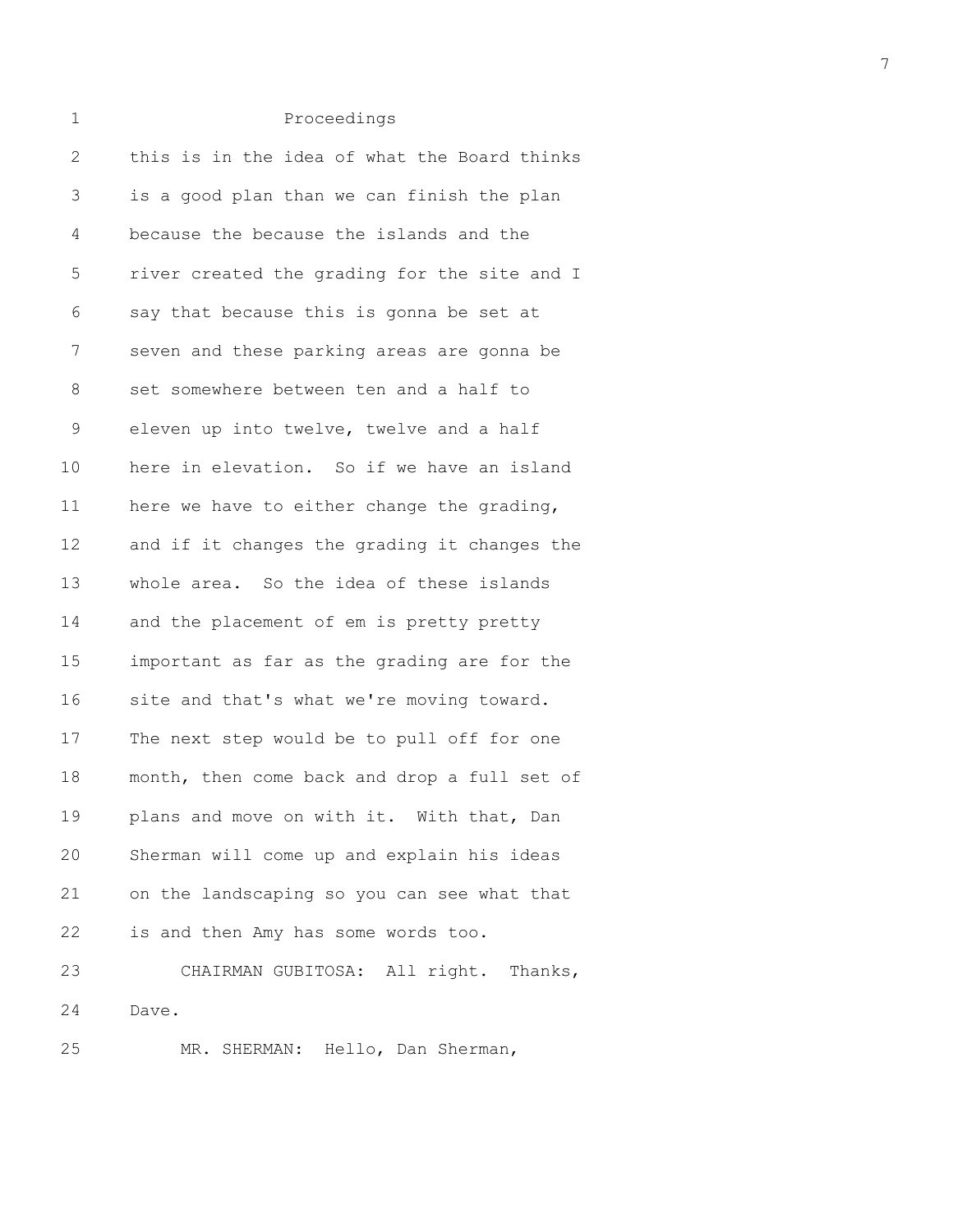| $\overline{2}$ | Landscape Architect, I'm a resident in       |
|----------------|----------------------------------------------|
| 3              | Piermont and I'm a Park Commissioner in      |
| 4              | Piermont for the last 15 years. I've been    |
| 5              | working a lot with river edge plantings and  |
| 6              | (inaudible) plantings, and low maintenance   |
| 7              | plantings so that's part of our intention    |
| 8              | with this plan. If we could go back to the   |
| $\mathsf 9$    | same plan, but I just want to point out and  |
| $10$           | give an overview of the thinking behind the  |
| 11             | parking. So we're planning pretty much with  |
| 12             | three different zones of planting. There'll  |
| 13             | be something special for the entrance, but   |
| 14             | along here by the railroad tracks and        |
| 15             | further away from the river where you can    |
| 16             | get higher more street tree type plantings,  |
| 17             | trees that get bigger. In the middle we're   |
| 18             | keeping things smaller and I'll show         |
| 19             | examples of those ornamental trees that stay |
| 20             | low and the views from the buildings out to  |
| 21             | the River so they won't be crisscrossing out |
| 22             | to the River, but we still want to trees, so |
| 23             | they'll be trees that can be pruned short or |
| 24             | stay short. And then in the islands itself   |
| 25             | we're treating these as rain gardens kind of |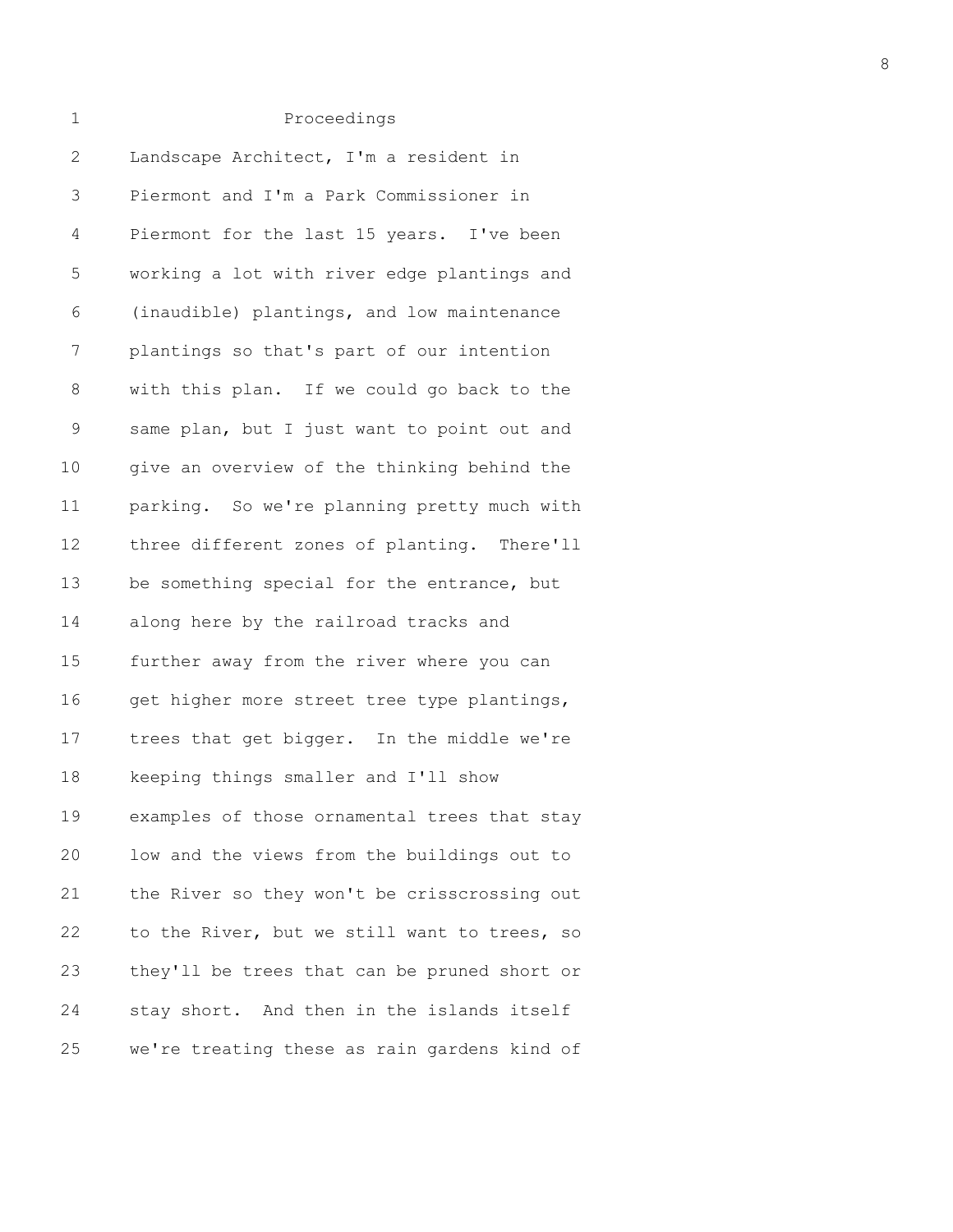| $\mathbf 1$  | Proceedings                                  |
|--------------|----------------------------------------------|
| $\mathbf{2}$ | things so the water will be directed into    |
| 3            | them. And then along the riverfront it's a   |
| 4            | parklike setting, but a few clusters of      |
| 5            | shade trees just to make it parklike and     |
| 6            | pleasant and shady, but mostly it will be    |
| 7            | quite open with durable river edge plantings |
| 8            | like wild flowers and grasses and sedges,    |
| 9            | things like that.                            |
| 10           | So these are the ornamental type trees,      |
| 11           | the smaller ones that can be $-$ if they     |
| 12           | started to get big can be easily pruned in   |
| 13           | the winter. These are the ones that we       |
| 14           | would use in the parking areas and maybe a   |
| 15           | little along the waterfront, but these are   |
| 16           | from a list that I've used with the New York |
| 17           | City Parks Department. They're plantings     |
| 18           | that are durable and reliable and they can   |
| 19           | take some -- if they're in parking they can  |
| 20           | take the salt that happens from snow,        |
| 21           | they're pretty durable so they're on the     |
| 22           | approved New York City Parks Department      |
| 23           | list.                                        |
| 24           | BOARD MEMBER MUELLER: How tall would         |
| 25           | they be if you don't prune em?               |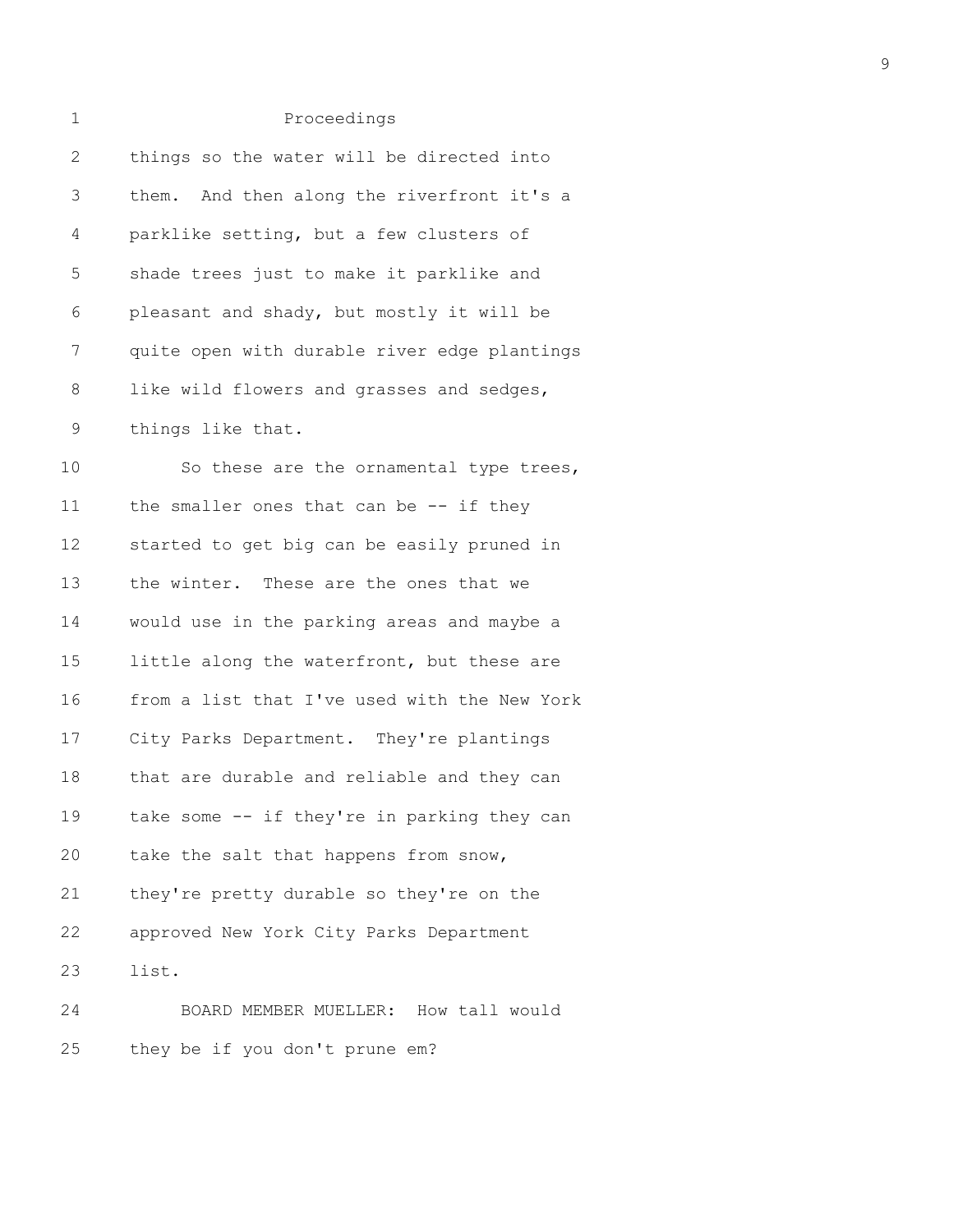| 1            | Proceedings                                  |
|--------------|----------------------------------------------|
| $\mathbf{2}$ | MR. SHERMAN: If you don't prune em they      |
| 3            | vary. Depending on extremes they could be    |
| 4            | between 20 and 25 feet high.                 |
| 5            | So this one's a Cherry. This is one of       |
| 6            | the one's they have in Washington when they  |
| 7            | have the Cherry Blossoms. And these are one  |
| 8            | of my favorites in the winter, King          |
| 9            | Hawthorne, that's the winter. They have      |
| 10           | these incredible apples that stay on all     |
| 11           | winter and they're very bright red, they're  |
| 12           | pretty. Certificate advice is a kind of      |
| 13           | wetland plant, it blooms white in the        |
| 14           | Spring, this is native. This is a clone of   |
| 15           | a native tree, Magnolias and (inaudible)     |
| 16           | with the cherries on em. You can go to the   |
| 17           | next one. Dogwood those are native, Red      |
| 18           | Buds are native, Yoschino Cherries are not,  |
| 19           | but they're an ornamental that's attractive. |
| 20           | Snowdrift, Crabapple, a lot of these bloom   |
| 21           | mostly in the Spring, some have winter       |
| 22           | interest and the Red Bud blooms in February  |
| 23           | or early March. These are all the            |
| 24           | ornamental small trees.                      |
| 25           | The street trees that would be up along      |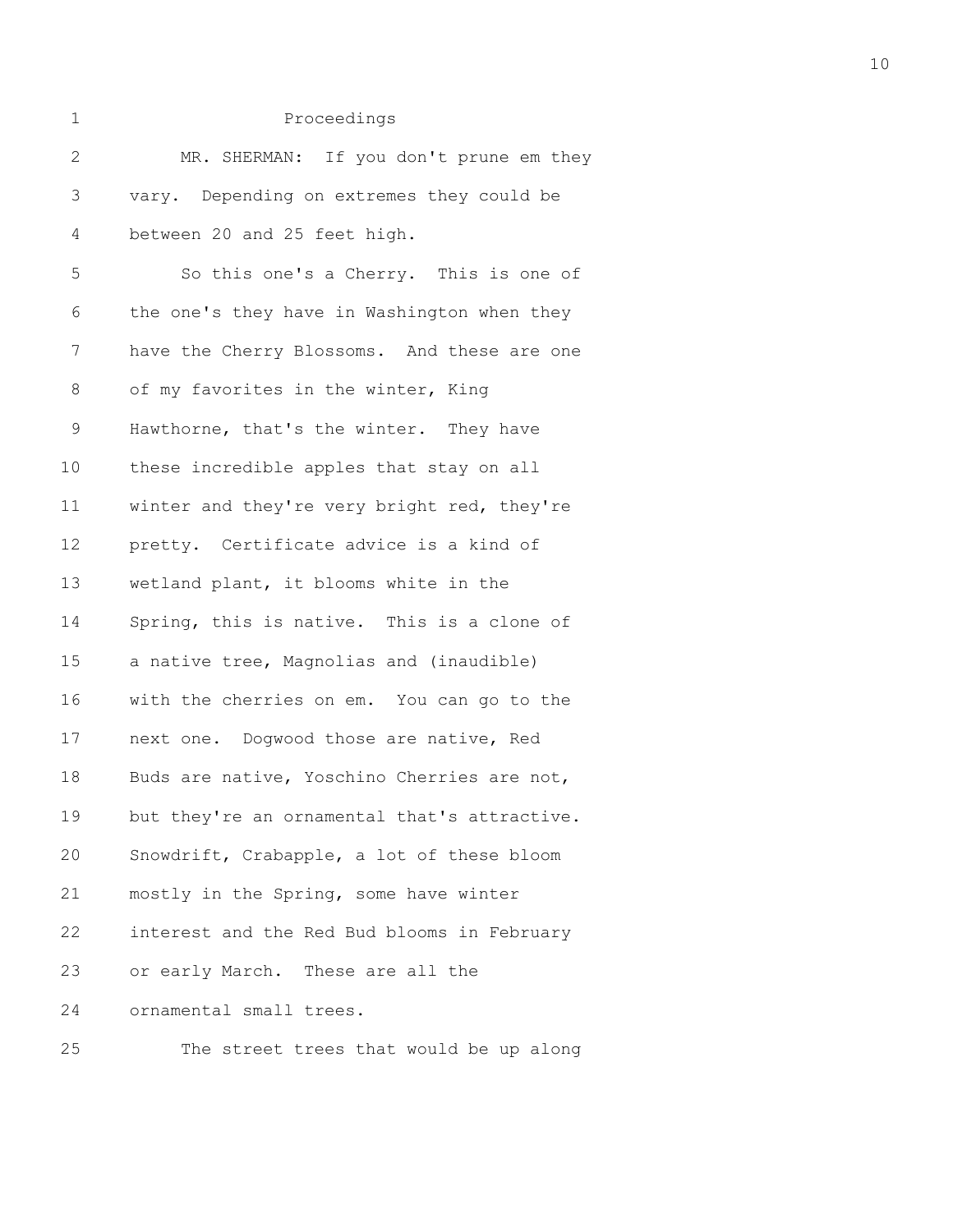| $\mathbf{1}$ | Proceedings                                  |
|--------------|----------------------------------------------|
| 2            | the railroad and up along the main drive     |
| 3            | Honey Locusts, Linden, London Plain Trees,   |
| 4            | Pagoda Tree also called the Sophora Japonica |
| 5            | Tree, but these are trees that are very      |
| 6            | durable with salt compactors. And just two   |
| 7            | more, Pino and Silver Maple, that's them     |
| 8            | all.                                         |
| 9            | So this page and maybe even the next are     |
| $1 \Omega$   | shrubs that get to be fairly large so there  |

10 shrubs that get to be fairly large so there 11 would be a few of those on the waterfront 12 cause they're kinda bulky so some of these 13 might end up more on the railroad 14 embankment. These are all native things, 15 the Elderberry, Buckeye, Lilac, and 16 alongside Holly is Evergreen, so we'll use 17 that in places we want the Evergreen. The 18 embankment is the only Evergreen one in this 19 selection. And other place where I'd wanna 20 have shrubs I'd would get larger, but these 21 would not get larger. And smaller with the 22 Cotoneaster stays lower than an Evergreen 23 Cotoneaster, it gets little red berries for 24 a while. It has these durable, beach front 25 thing, it likes it dry, sunny and sandy. So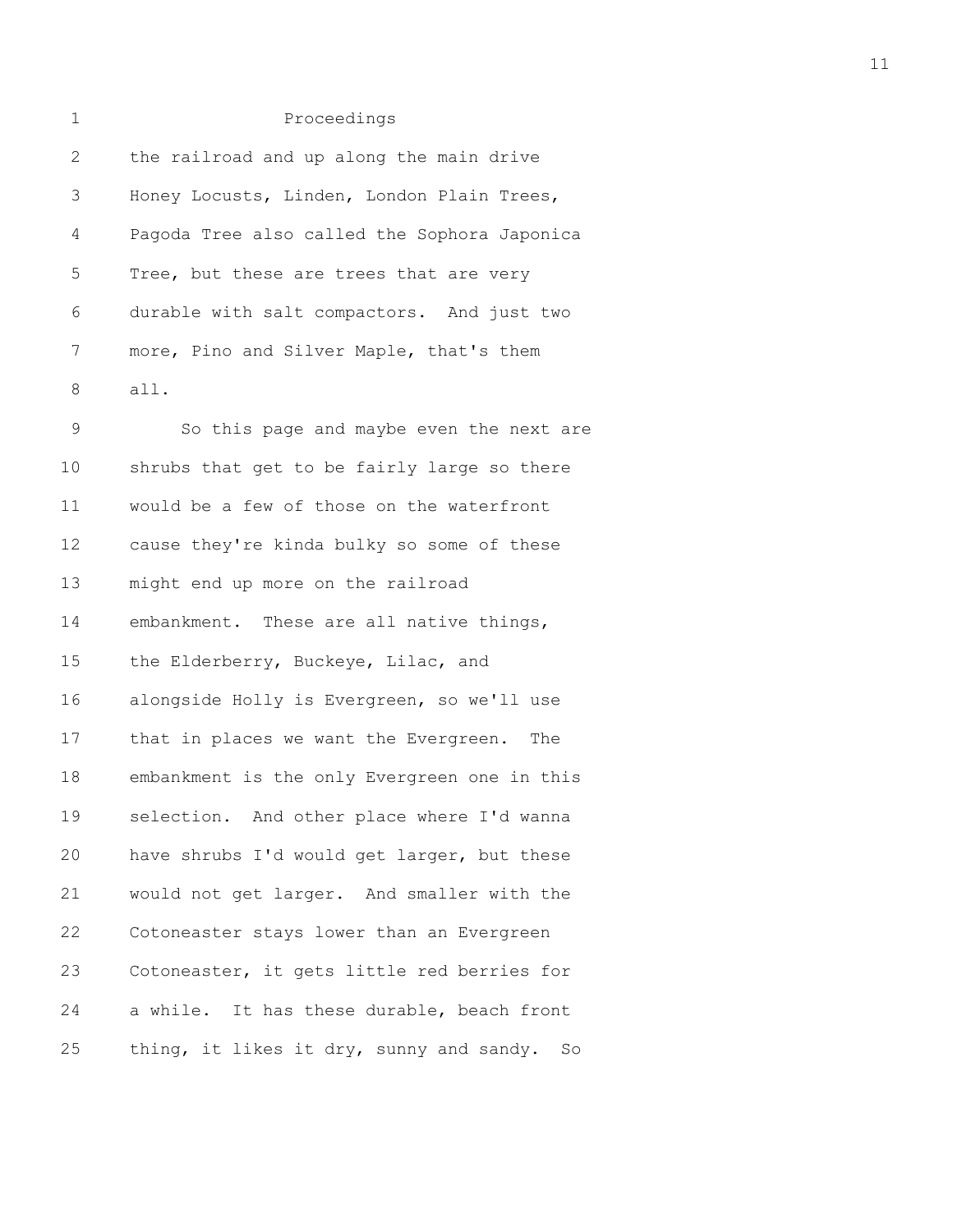2 I'll do that and a plethora (inaudible) rain 3 garden and wet.

4 And along the waterfront, in the 5 Piermont parking islands I've do Sea Oats 6 and Sedge Grass. I put this in the middle 7 and surround it. We planted them as plugs 8 with volunteers and they -- volunteer people 9 and they grew right in and it only took 10 weeding the first year or two and then they 11 were on their own. It's quite thick. And 12 then in the Spring the Highway Department 13 mows them down so that they grow back these 14 are similar. Little Blue Stem. I'm doing 15 some campus projects out in Long Island you 16 can buy little plugs and it grows in like a 17 (inaudible) and soaks water up and looks 18 good even in the winter. This is a little 19 bit taller. So these I would use along the 20 waterfront in natural clusters. We're also 21 working with a waterfront consultant who has 22 plugged into the rocky rip rap embankments 23 so that it won't look so industrial where 24 the rocks are along the break wall, seawall, 25 that will grow in and look greener and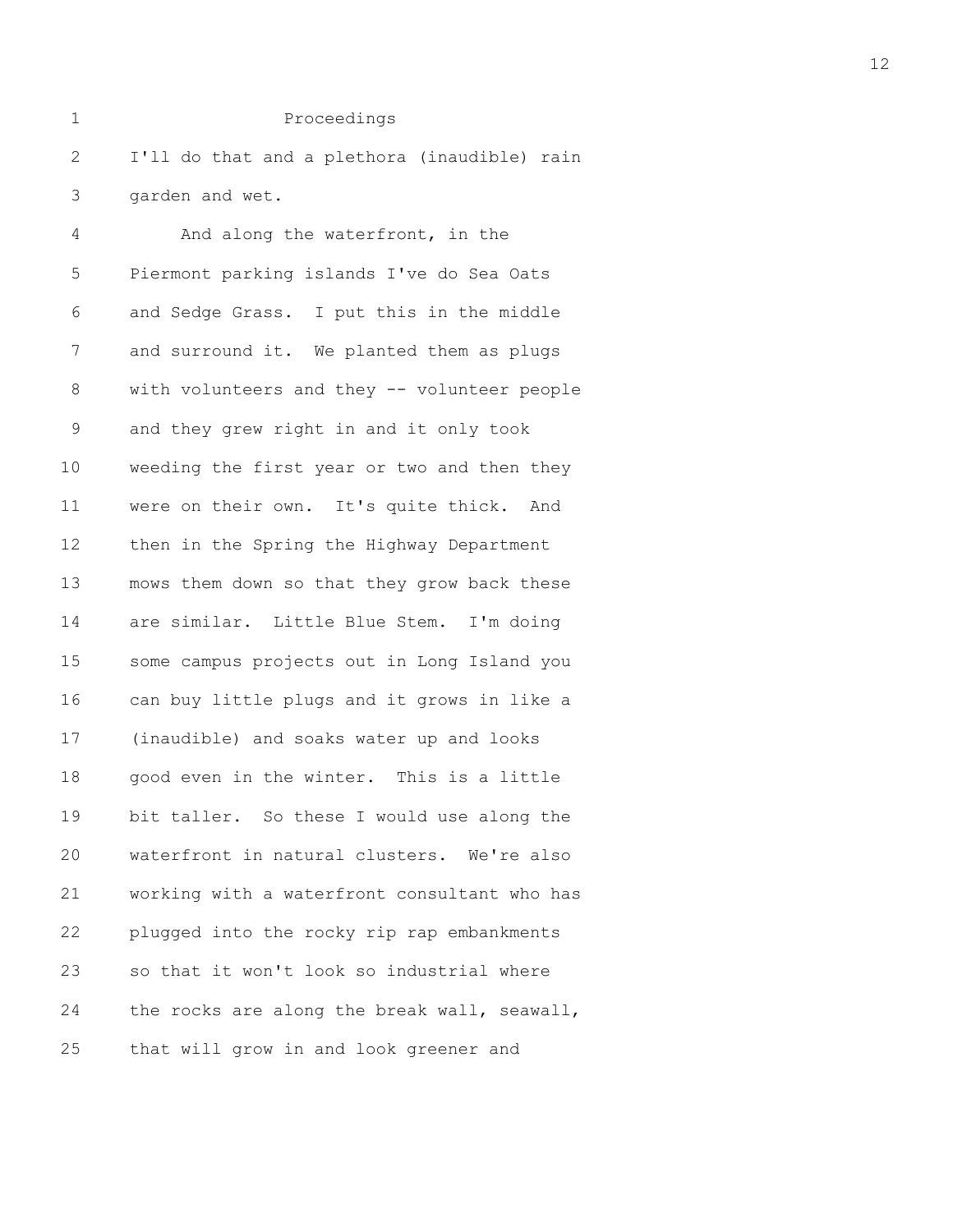2 lusher.

| 3           | And along the waterfront too there will      |
|-------------|----------------------------------------------|
| 4           | be some Black Eyed Susans, different things, |
| 5           | this is just a bit of what we're thinking,   |
| 6           | but Sun drops, different colors, things that |
| 7           | are just naturalized, don't take a lot of    |
| 8           | maintenance, but look nice.                  |
| $\mathsf 9$ | These are some views the architect the       |
| 10          | sketch up model of the buildings. That's     |
| 11          | not our park, we're just filling in the      |
| 12          | trees, but these we're drawn -- this is a    |
| 13          | bird's eye view, but that's just maybe -- I  |
| 14          | didn't want all of these flowering in the    |
| 15          | Spring so have already flowered. We've done  |
| 16          | these in blocks cause the buildings have     |
| 17          | kind of stylistic somewhat modern appearance |
| 18          | so I didn't want to make the island be real  |
| 19          | wispy. I thought that might just look weedy  |
| 20          | and un cared for so we're making these kind  |
| 21          | of stylistic blocks. Among the waterfront    |
| 22          | though it would be natural and flowing.      |
| 23          | This is all simulated from parking area two  |
| 24          | that building that you were showing earlier. |
| 25          | This is where you would have that rain       |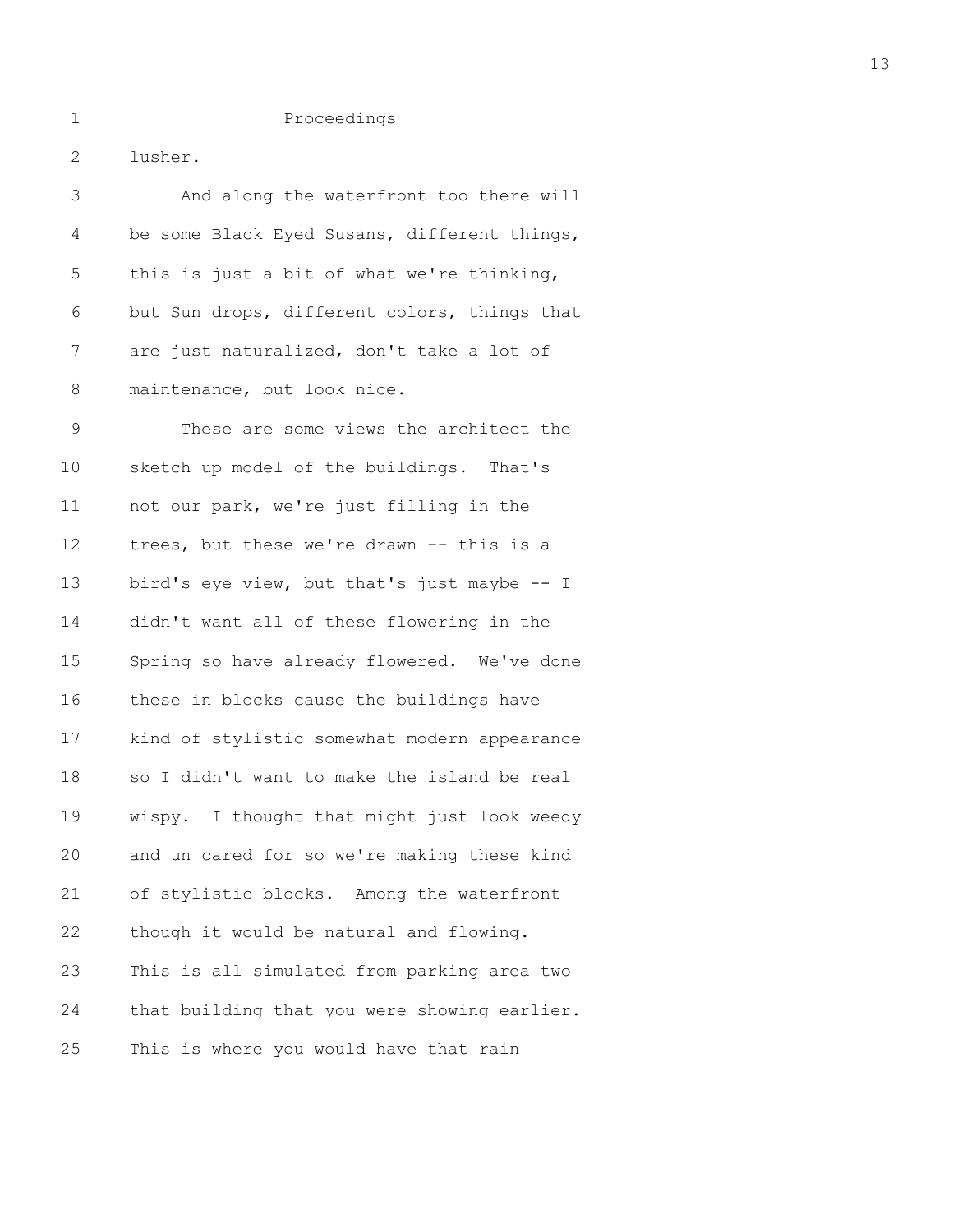| 1               | Proceedings                                  |
|-----------------|----------------------------------------------|
| $\mathbf{2}$    | garden. This is a little tall actually the   |
| 3               | way it's rendered, but around the outside is |
| 4               | the Willow leaves, Cotoneaster and one of    |
| 5               | the Sedge Grasses is inside.                 |
| 6               | BOARD MEMBER MUELLER: Is there proposed      |
| 7               | irrigation in those beds?                    |
| 8               | MR. SHERMAN: That hasn't been decided        |
| $\mathsf 9$     | yet. I mean, my feeling is that the less     |
| 10              | irrigation the better in the sense that they |
| 11              | are rain gardens so they shouldn't have      |
| 12 <sup>°</sup> | irrigation, but we have to talk with the     |
| 13              | owners because on order to maintain good     |
| 14              | quality trees and make it look lush for the  |
| 15              | residents they --                            |
| 16              | BOARD MEMBER MUELLER: You have to have       |
| 17              | irrigation with all that black top, with all |
| 18              | the heat.                                    |
| 19              | MR. SHERMAN: I would think so, yeah.<br>I.   |
| 20              | mean, we try and not rely on that, but I     |
| 21              | think it's --                                |
| 22              | BOARD MEMBER MUELLER: Especially since       |
| 23              | you're trying to catch all the water from    |
| 24              | the parking lot in the drains. So, you're    |
| 25              | gonna need irrigation in these beds if       |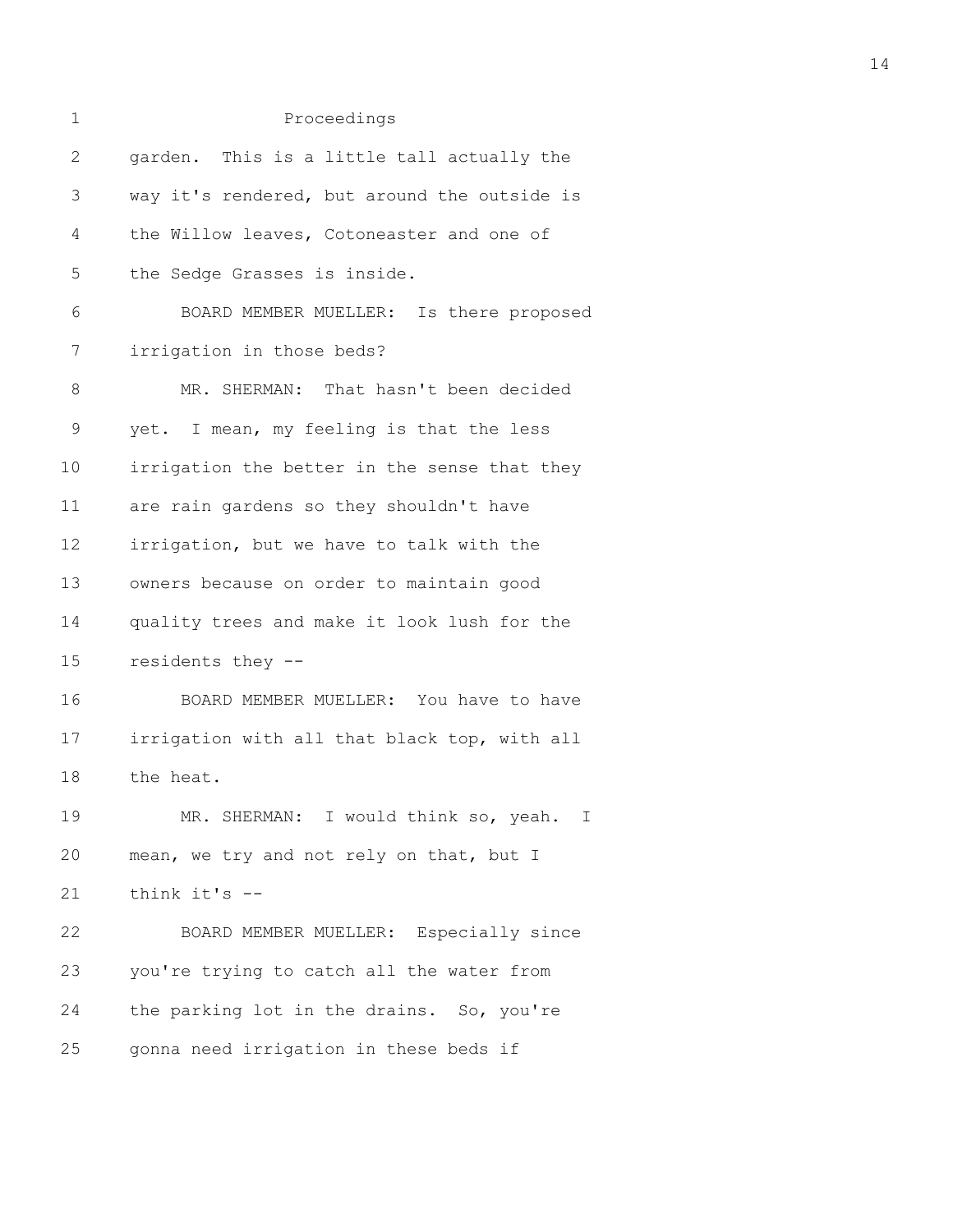| 1            | Proceedings                                  |
|--------------|----------------------------------------------|
| $\mathbf{2}$ | they're gonna look this lush and attractive. |
| 3            | MR. SHERMAN: Good idea, yeah. The --         |
| 4            | the Willow and Cotoneaster are not that      |
| 5            | high, the rendering -- it is quite low like  |
| 6            | a ground cover, but it's Evergreen. It's     |
| 7            | durable if dogs walk on it, or pee on it.    |
| $\,8\,$      | And then the higher Sedge Grass is in the    |
| $\mathsf 9$  | middle, the Potilla, there's another name    |
| 10           | for that, but that's what I call it, and     |
| 11           | then these are (inaudible) those are a       |
| 12           | little stretch tall in the picture, but      |
| 13           | that's probably Yoshino Cherry.              |
| 14           | This is not finalized. We're showing it      |
| 15           | to you to see if you like the look of it and |
| 16           | then after we finish the plan probably for   |
| 17           | the next meeting have it be more specific    |
| 18           | that you can review, but we wanted to show   |
| 19           | you what we were looking at that.            |
| 20           | CHAIRMAN GUBITOSA: All right. Thank          |
| 21           | you. Dave, anything? Ms. Miele?              |
| 22           | MS. MIELE: Amy Miele, 4 Laurel Road,         |
| 23           | New City, New York. I'm here to secure the   |
| 24           | Town's guidance just on a technical matter.  |
| 25           | We were at the workshop in January and there |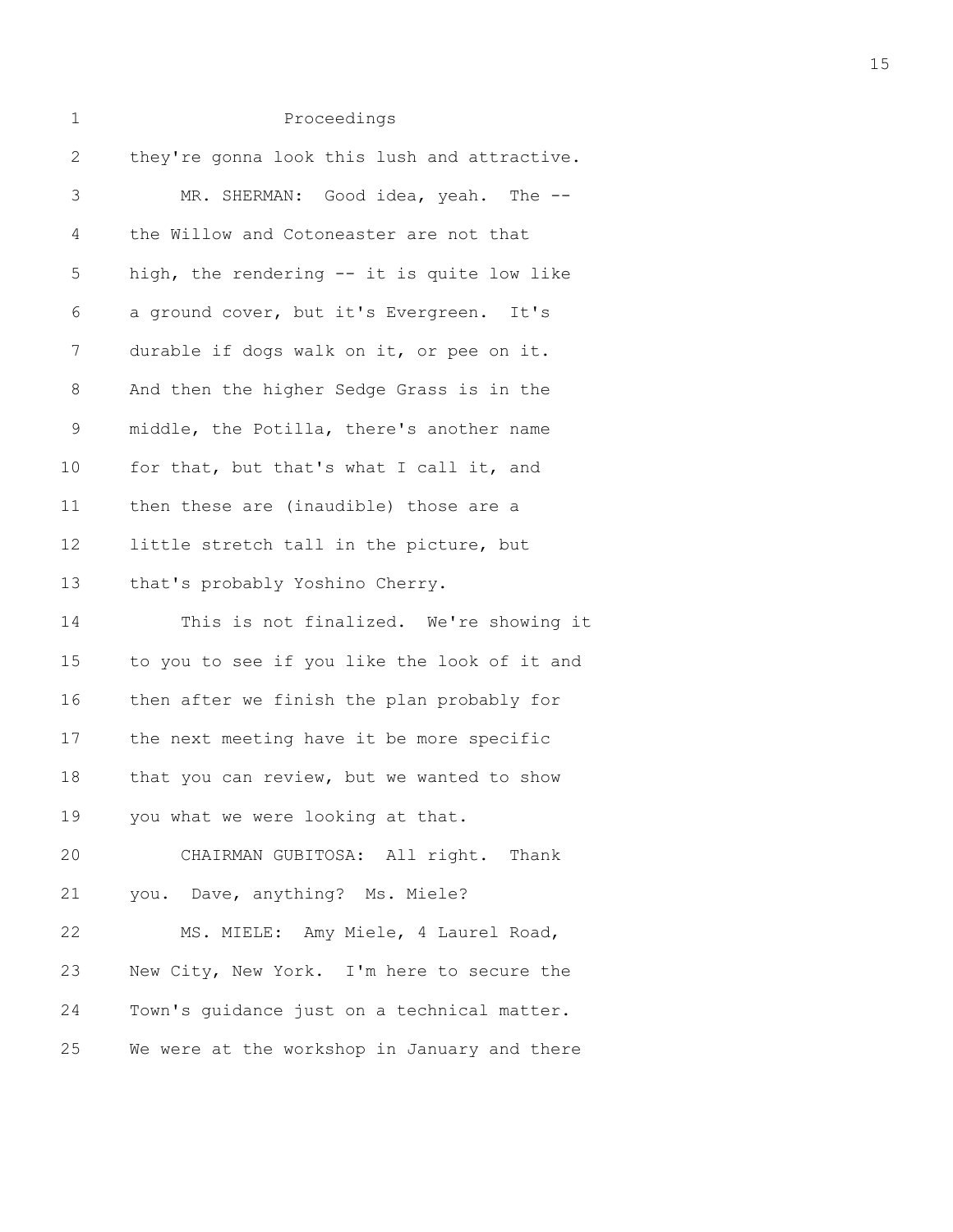| 1            | Proceedings                                  |
|--------------|----------------------------------------------|
| $\mathbf{2}$ | was a discussion about now that we're really |
| 3            | closing in on the EIS and you have all       |
| 4            | retained your consultants to review our      |
| 5            | consultant's work, in order to kind of speed |
| 6            | up the process and get some work done        |
| 7            | outside the context of the Boards there was  |
| 8            | recognition that the consultants should be   |
| 9            | able to communicate with each other so that  |
| 10           | we can try and have as much of a finished    |
| 11           | product as we could possibly have for you    |
| 12           | when we submit the draft environmental       |
| 13           | impact statement. So we wanted the Board's   |
| 14           | quidance on how they would like that         |
| 15           | memorialized. One thought was, for example,  |
| 16           | if our traffic consultants write a letter to |
| 17           | traffic consultants and there was a response |
| 18           | back, should that be copied to Ms. Pagano    |
| 19           | and included as part of the record or        |
| 20           | appendix in the EIS? So it was suggested we  |
| 21           | come tonight and seek your guidance on how   |
| 22           | you'd like that to go.                       |
| 23           | We wanna obviously be as transparent as      |
| 24           | possible and have everything in the record,  |
| 25           | but not have to wait for a meeting for the   |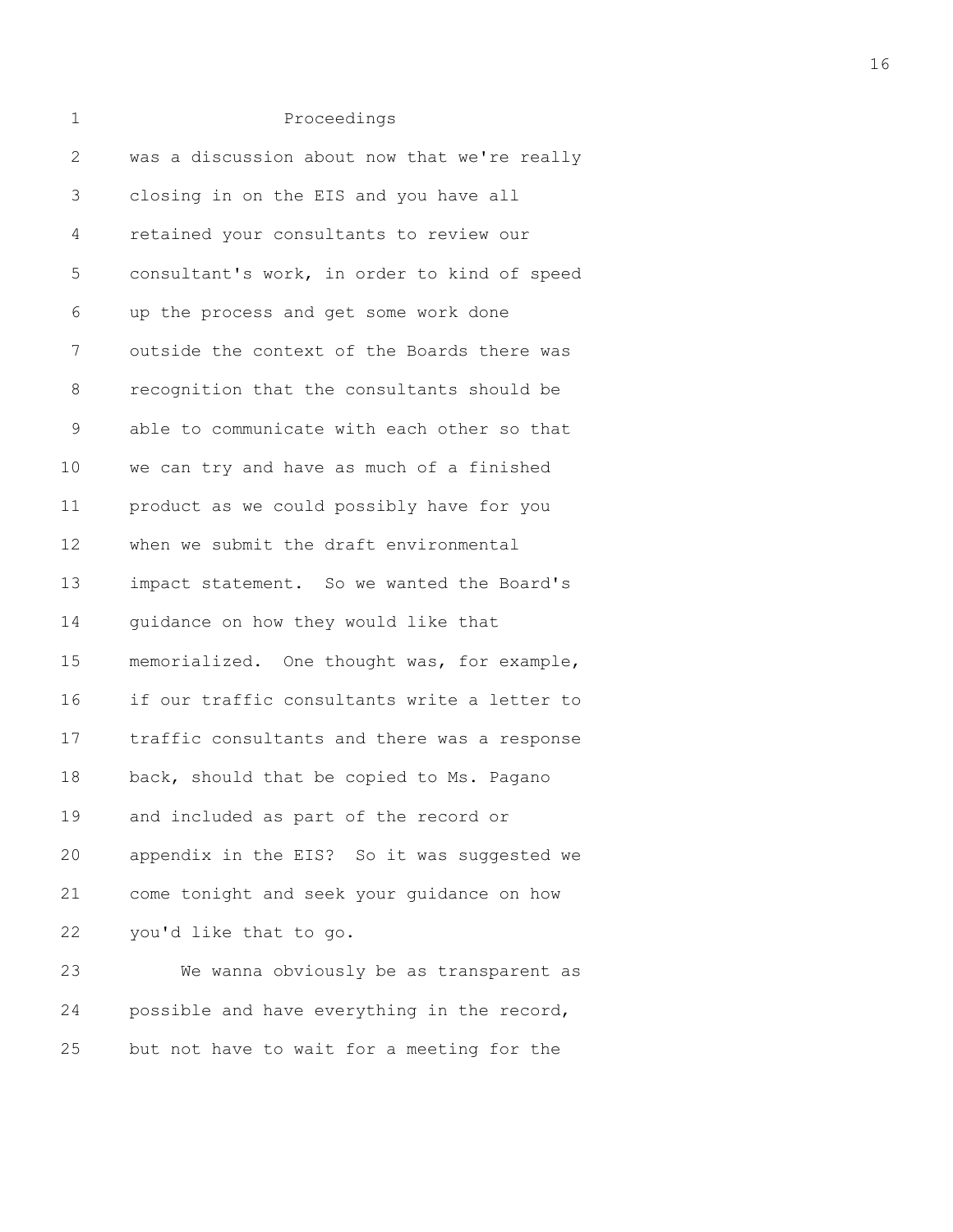1 Proceedings 2 consultants to get together and get things 3 done. 4 MR. STACH: Yeah, I think it would be

| 5  | appropriate as Ms. Miele suggested that any  |
|----|----------------------------------------------|
| 6  | correspondence or discussion be copied to    |
| 7  | the Planning Board Secretary so it's part of |
| 8  | the record available for public review. I    |
| 9  | don't know that we could talk about whether  |
| 10 | or not that's operative to the EIS,          |
| 11 | sometimes it can get a little confusing      |
| 12 | especially if you have two consultants going |
| 13 | over details, but, you know, certainly that  |
| 14 | can be available for public review at the    |
| 15 | planning office.                             |
| 16 | MS. MIELE: Okay. So just simply copy         |
| 17 | any correspondence, and then I suppose if a  |
| 18 | meeting or some sort of discussion is        |
| 19 | warranted, do that as a workshop with both   |
| 20 | consultants?                                 |
| 21 | MR. STACH: If there's a discussion           |
| 22 | between the Town's consultant and your       |
| 23 | consultants a record of that discussion and  |
| 24 | the primary conclusion should be sent to     |

25 Mary.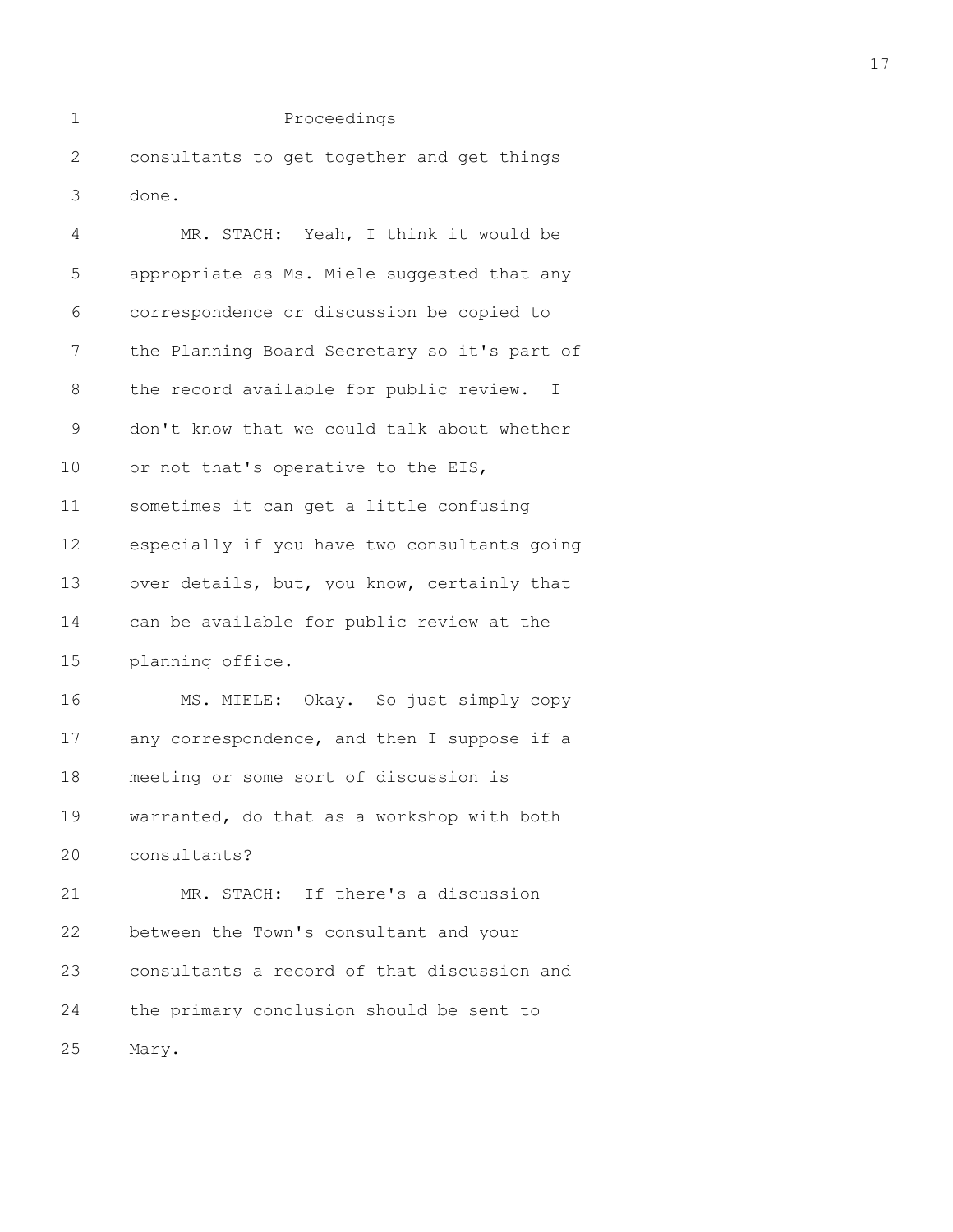| $\mathbf 1$    | Proceedings                                  |
|----------------|----------------------------------------------|
| 2              | MS. MIELE: Okay. Fine. Okay.                 |
| $\mathfrak{Z}$ | CHAIRMAN GUBITOSA: And she'll get it         |
| 4              | out to the Board.                            |
| 5              | MR. STACH: The idea is that this Board       |
| 6              | is fully aware of the communications         |
| 7              | regarding the completion of the DEIS. So,    |
| $\,8\,$        | you're going to see a better finished        |
| $\mathsf 9$    | product, but they also want to see how it    |
| 10             | got there.                                   |
| 11             | MS. MIELE: Absolutely. And I think it        |
| 12             | makes sense and it'll speed up the process   |
| 13             | since this'll be a little less back and      |
| 14             | forth. Once the DEIS is submitted we'll      |
| 15             | have a more solid EIS to give you. So we'll  |
| 16             | do that and if at some point you think I'm   |
| 17             | submitting too much or too little please let |
| 18             | us and we can make revisions, but I plan to  |
| 19             | err on the sides of caution and the copy the |
| 20             | Planning Board Secretary on everything so.   |
| 21             | MR. STACH: And it probably makes sense       |
| 22             | for the Town Board's Consultants to -- not   |
| 23             | the Town Board, I'm sorry. The Planning      |
| 24             | Board's consultants to memorialize a         |
| 25             | conversation so if somebody calls me asking  |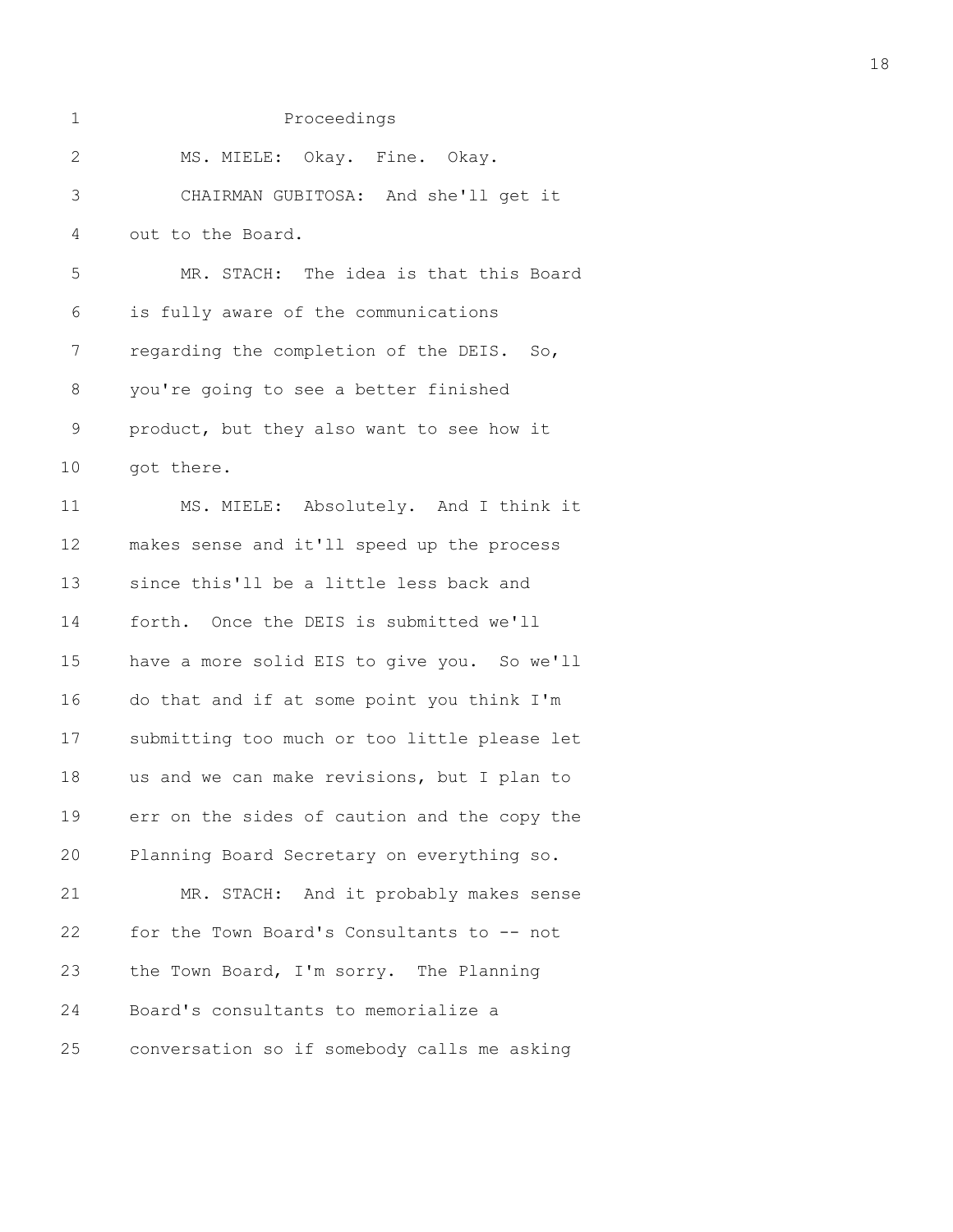| 1            | Proceedings                                  |
|--------------|----------------------------------------------|
| $\mathbf{2}$ | a question I'm going to write the record for |
| 3            | the Board and I will e-mail it to Mary and   |
| 4            | that way we have better control over making  |
| 5            | sure it's complete.                          |
| 6            | MS. MIELE: Sure, and if you wouldn't         |
| 7            | mine CCing me just so $-$ -                  |
| 8            | MR. STACH: Yeah, I think that's --           |
| $\mathsf 9$  | that's -- but I mean, when we're doing this  |
| 10           | type of communication it makes a lot of      |
| 11           | sense to e-mail because you have everything  |
| 12           | right --                                     |
| 13           | MS. MIELE: That is the plan. Whether         |
| 14           | with an attachment.                          |
| 15           | MR. STACH: As long as we record it for       |
| 16           | the record. And we'll let the traffic guy    |
| 17           | and the architect also know that.            |
| 18           | MR. SHEEHAN: That was going to be my         |
| 19           | point. Our two consultants to give them the  |
| 20           | sort of the guidelines to two of our         |
| 21           | consultants are here, but they're not        |
| 22           | familiar with the Board. So they know        |
| 23           | what's going on.                             |
| 24           | MS. MIELE: Okay. Very good. Thank you        |
| 25           | very much.                                   |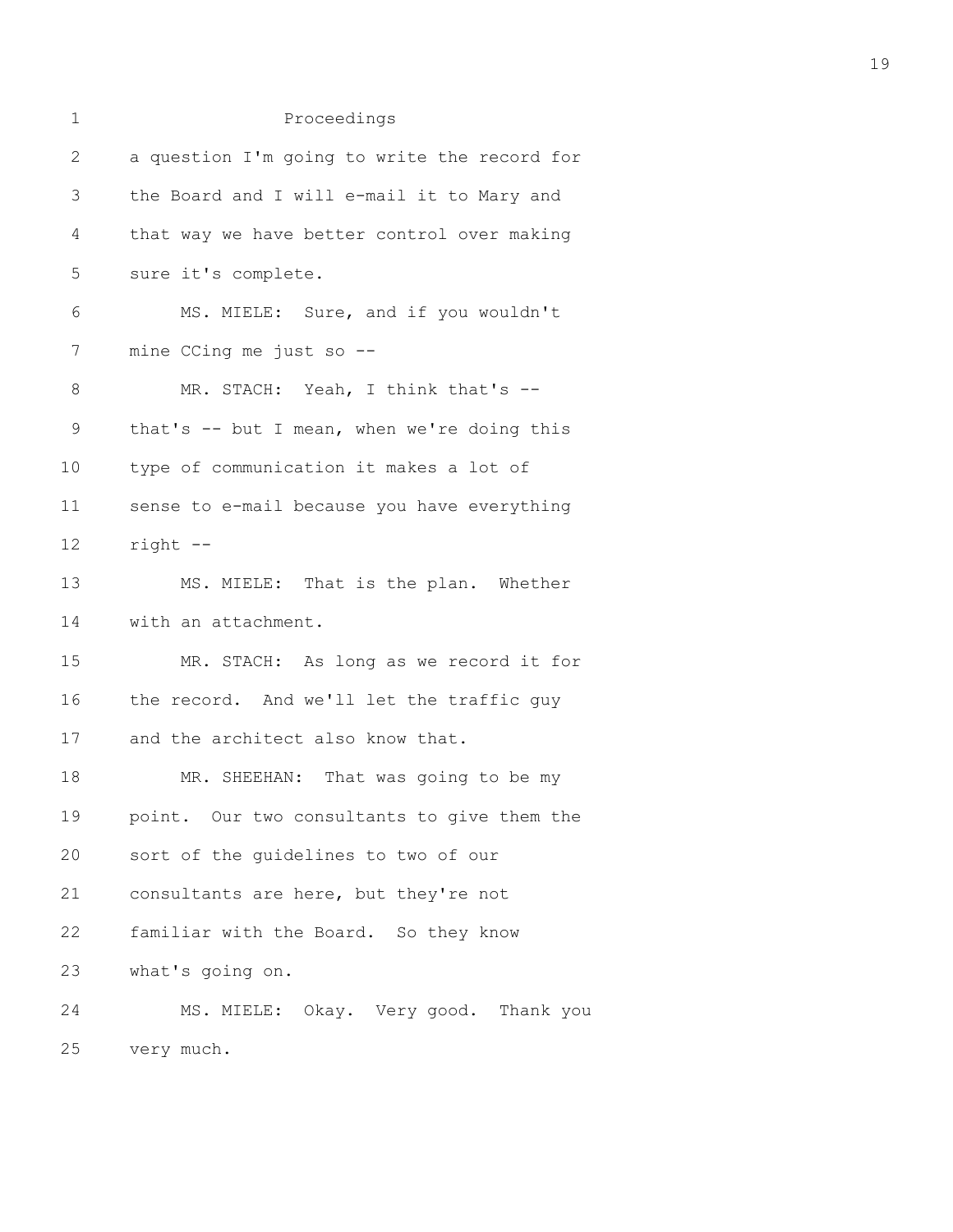| 1            | Proceedings                                  |
|--------------|----------------------------------------------|
| $\mathbf{2}$ | CHAIRMAN GUBITOSA: Max, anything else?       |
| 3            | MR. STACH: No, I just think also it's        |
| 4            | probably worthwhile noting that we do have a |
| 5            | landscaping architect consultant so I think  |
| 6            | tonight you wanted to get pulse of the Board |
| 7            | on what you presented, but I think it's also |
| 8            | fair that the Board's landscaping architect  |
| $\mathsf 9$  | also have an opportunity to comment on those |
| 10           | things.                                      |
| 11           | MR. SHERMAN: Should we have a                |
| 12           | discussion with that person?                 |
| 13           | CHAIRMAN GUBITOSA: Does the Board have       |
| 14           | any other questions at this time? Bill,      |
| 15           | anything?                                    |
| 16           | MR. SHEEHAN: No, I just think that I'm       |
| 17           | gonna be off next week, but it's important   |
| 18           | to talk to the consultants as soon as        |
| 19           | possible.                                    |
| 20           | CHAIRMAN GUBITOSA: Okay.                     |
| 21           | MR. STACH: One other thing in terms of       |
| 22           | the landscape architecture. I think it's     |
| 23           | gonna be especially interesting more so then |
| 24           | what you do in the parking lot is what you   |
| 25           | do in the public spaces because ultimately   |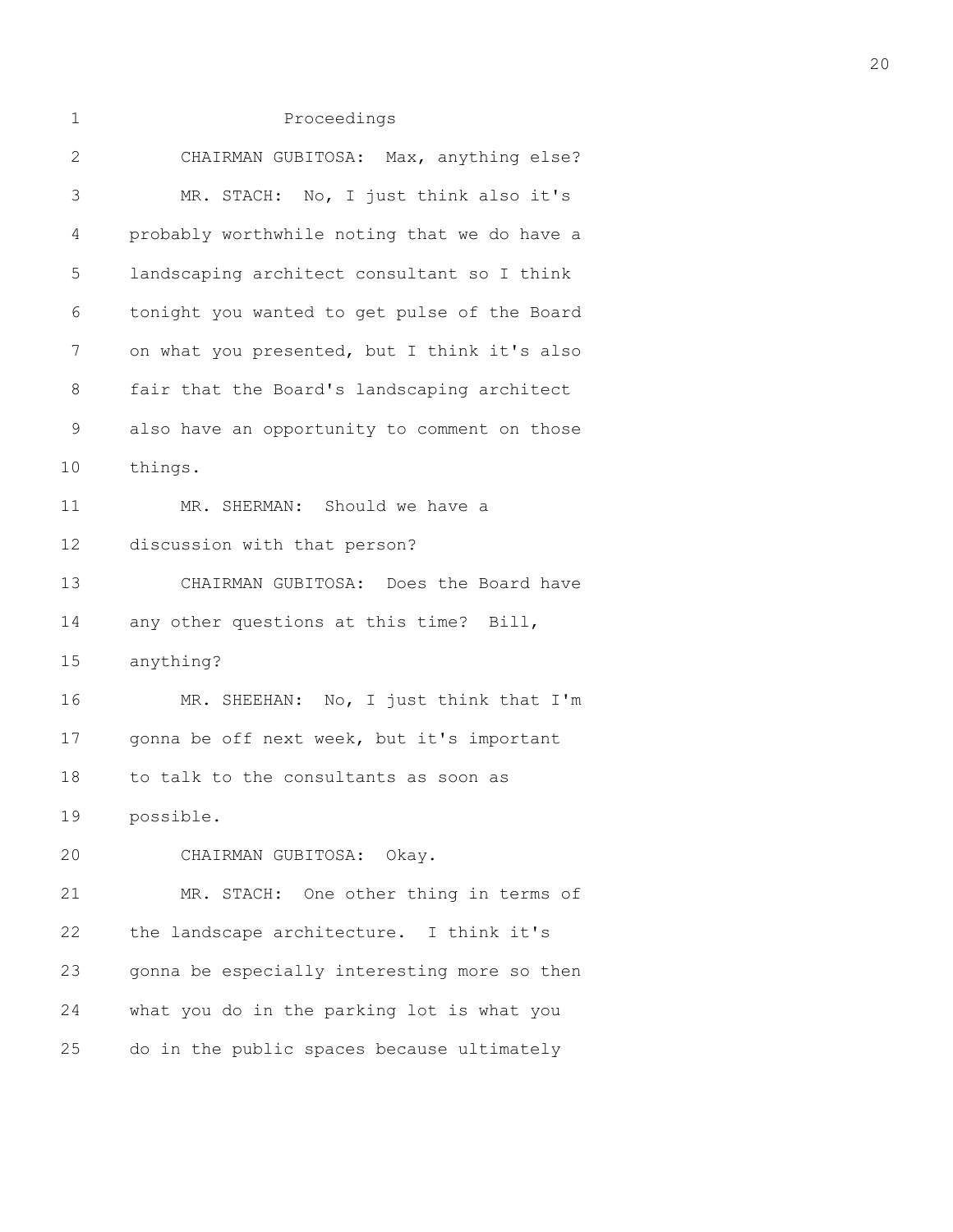| 1             | Proceedings                                  |
|---------------|----------------------------------------------|
| 2             | those are gonna be the publically accessible |
| 3             | spaces and the Town's going to be looking    |
| 4             | for what type of design. I saw a lot of      |
| 5             | sort of formal square boxy stuff you're      |
| 6             | doing in the parking lot, I think we also    |
| 7             | want to see some renderings of what you're   |
| 8             | gonna do in the park, promenade, whatever    |
| $\mathcal{G}$ | you're gonna call it, the walkway along the  |
| 10            | river.                                       |
| 11            | MR. ZIGLER: I think at the next meeting      |
| 12            | it will be completed and we'll have it       |
| 13            | completely filled in for review.             |
| 14            | MR. SHEEHAN: Are you planning on coming      |
| 15            | to the TAC meeting next month?               |
| 16            | MR. ZIGLER: In February I doubt it. I        |
| 17            | have see. It's possible with the traffic     |
| 18            | engineer.                                    |
| 19            | MR. SHEEHAN: What my thinking is our         |
| 20            | consultants, we did that meeting, but I      |
| 21            | think they kind of really need as much       |
| 22            | quidance from us as possible of what we're   |
| 23            | looking for in the public spaces. And        |
| 24            | they're gonna be going back and forth we     |
| 25            | want to make sure that the transition        |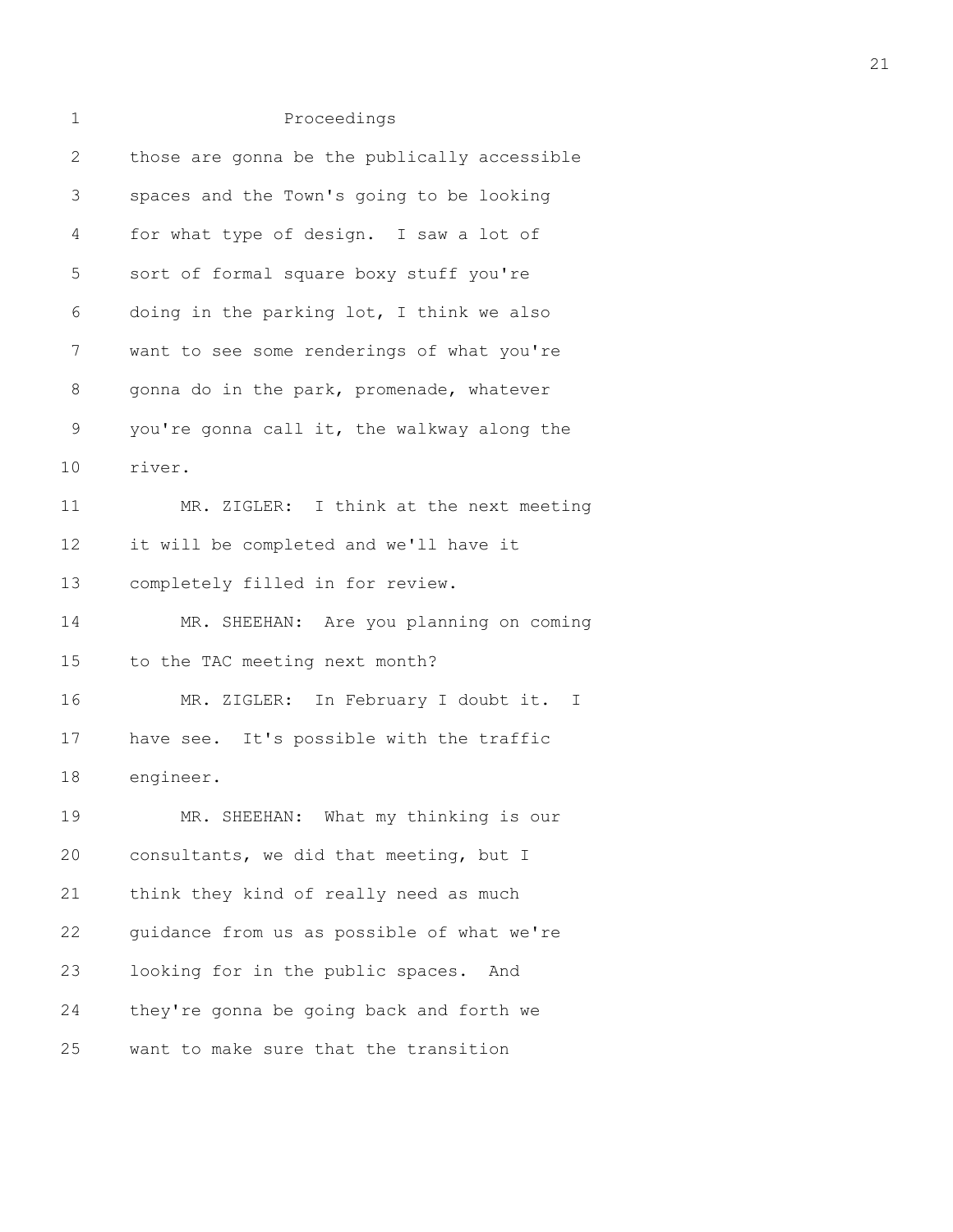| 1             | Proceedings                                  |
|---------------|----------------------------------------------|
| $\mathbf{2}$  | between the driveway through the elevation   |
| 3             | changes so maybe we oughta have them come in |
| 4             | to the TAC meeting or something.             |
| 5             | CHAIRMAN GUBITOSA: We could do that.         |
| 6             | So Dave?                                     |
| 7             | MR. ZIGLER: We would not be ready for        |
| 8             | February.                                    |
| $\mathcal{G}$ | CHAIRMAN GUBITOSA: So probably March.        |
| 10            | MR. SHEEHAN: But I'd rather we not go        |
| 11            | through a whole plan and it's not come to    |
| 12            | that $--$                                    |
| 13            | CHAIRMAN GUBITOSA: You could come to         |
| 14            | the TAC meeting but just so we could get our |
| 15            | consultants there and at least get them let  |
| 16            | rolling.                                     |
| 17            | MR. ZIGLER: Let us check it out and          |
| 18            | we'll get back to you.                       |
| 19            | CHAIRMAN GUBITOSA: Okay. So as of now        |
| 20            | the public -- you still -- there's no final  |
| 21            | plan of what's it's going to look like yet.  |
| 22            | MR. ZIGLER: No, everything's in left         |
| 23            | field here, left field there, nothing's been |
| 24            | put together, but that's what we're doing    |
| 25            | now. Our plan is to submit the basic site    |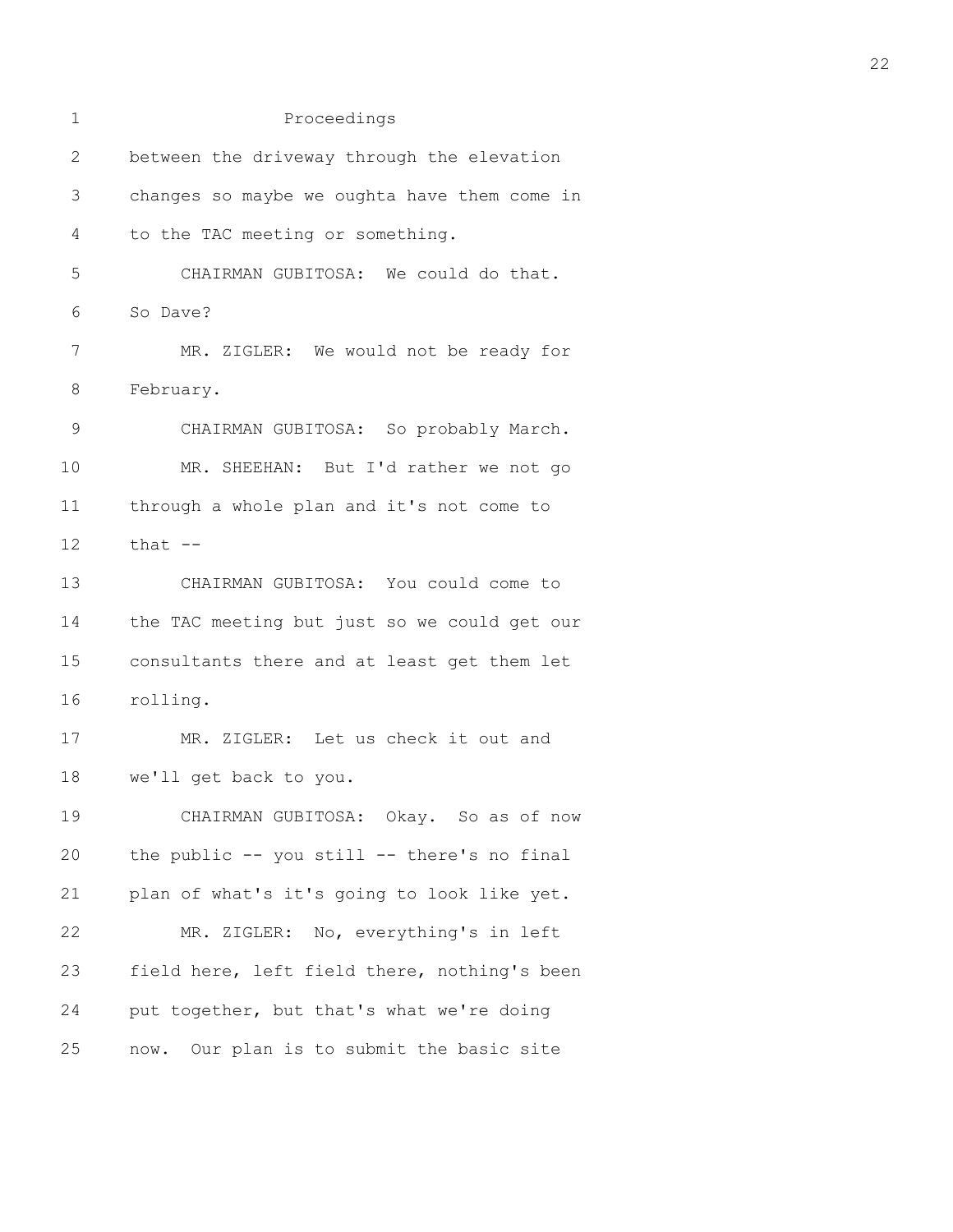| $\mathbf 1$      | Proceedings                                  |
|------------------|----------------------------------------------|
| $\sqrt{2}$       | plan to you next month for March and then    |
| $\mathfrak{Z}$   | come back up with the studies and then later |
| $\overline{4}$   | on with the EIS.                             |
| 5                | CHAIRMAN GUBITOSA: All right. I just         |
| $\epsilon$       | wanted to make sure. Thanks, Dave. All       |
| $\boldsymbol{7}$ | right. Good.                                 |
| $\,8\,$          |                                              |
| $\mathcal{G}$    | $***$ *                                      |
| $10$             |                                              |
| $11\,$           |                                              |
| 12               |                                              |
| 13               |                                              |
| 14               |                                              |
| 15               |                                              |
| 16               |                                              |
| 17               |                                              |
| $18\,$           |                                              |
| 19               |                                              |
| 20               |                                              |
| 21               |                                              |
| 22               |                                              |
| 23               |                                              |
| 24               |                                              |
| 25               |                                              |